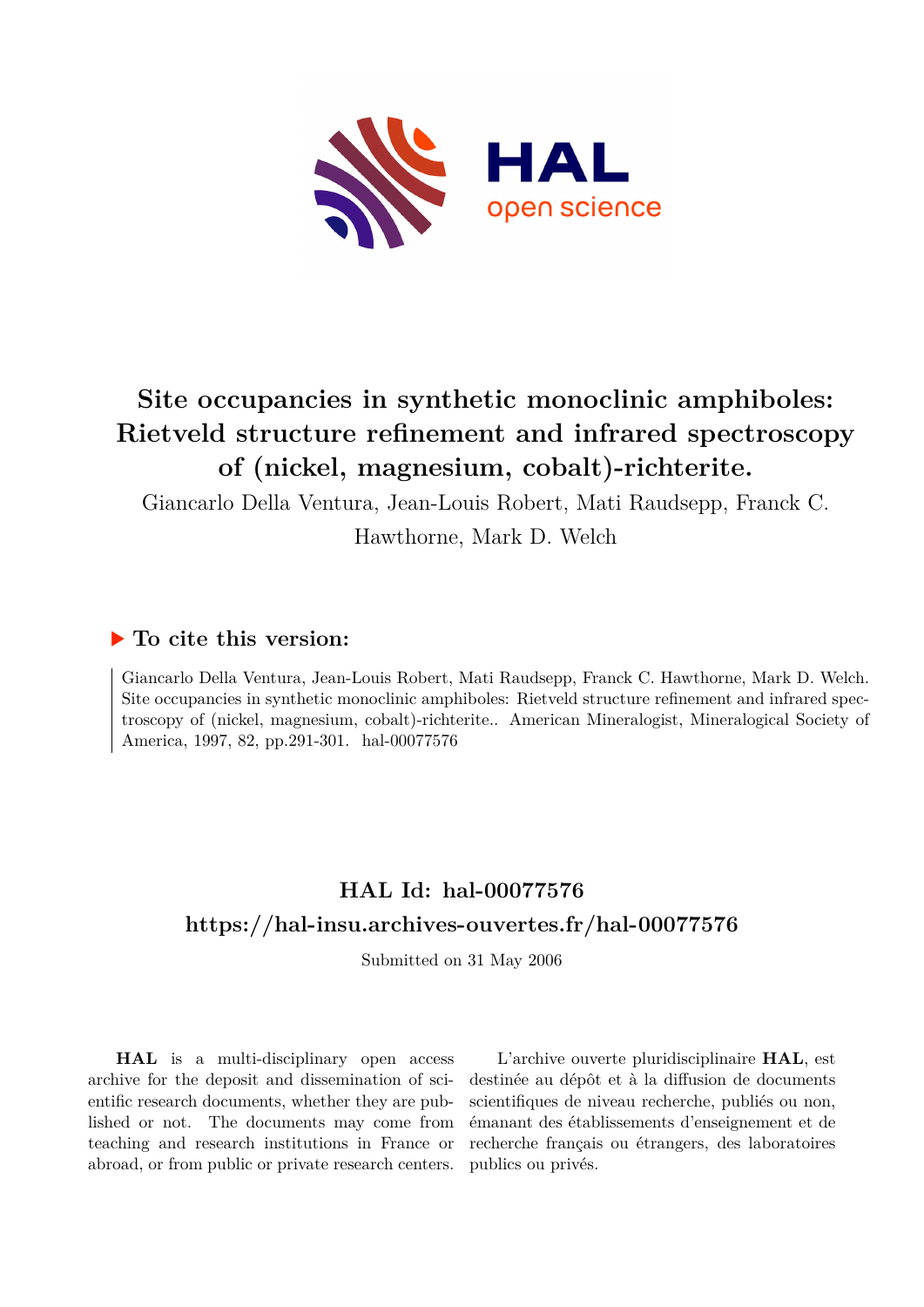## **Site occupancies in synthetic monoclinic amphiboles: Rietveld structure refinement and infrared spectroscopy of (nickel, magnesium, cobalt)-richterite**

### **GIANCARLO DELLA VENTURA,** <sup>1</sup> **JEAN-LOUIS ROBERT,** <sup>2</sup> **MATI RAUDSEPP,** 3 **FRANK C. HAWTHORNE,** <sup>4</sup> **AND MARK D. WELCH**<sup>5</sup>

 Dipartimento di Scienze Geologiche, Terza Universita` di Roma, Viale Ostiense 169, Rome, I-00154, Italy Centre pour la Synthese et la Chimie des Mineraux, CNRS, 1A, rue de la Ferollerie, Orleans cedex 2, France Department of Earth and Ocean Sciences, University of British Columbia, Vancouver, British Columbia V6T 1Z4, Canada Department of Geological Sciences, University of Manitoba, Winnipeg, Manitoba R3T 2N2, Canada Department of Mineralogy, The Natural History Museum, Cromwell Road, London SW7 5BD, U.K.

#### **ABSTRACT**

Amphiboles were synthesized at 750 °C, 1 kbar  $(H_2O)$  on the binary joins (nickel, magnesium)-richterite and (magnesium, cobalt)-richterite. Structural variations and site occupancies were characterized by Rietveld structure refinement, with final R<sub>Bragg</sub> indices in the range 4–9%, and by powder infrared spectroscopy in the principal OH-stretching region. Site-occupancy refinement of Ni-Mg and Mg-Co distributions give the partition coefficients over M1,3 and M2 where  $K^{M2+} = (M^{2+}/Mg)_{M1,3}/(M^{2+}/Mg)_{M2}$ , and  $M^{2+} = Ni^{2+}$  or  $Co^{2+}$ ,  $K_d^{\text{Ni}} = 2.98 \pm 0.37$  and  $K_d^{\text{Co}} = 1.34 \pm 0.31$ . Both  $K_d$  values are greater than 1.0, whereas  $^{[6]}r(Ni^{2+}) < ^{[6]}r(Mg) < ^{[6]}r(Co^{2+})$ ; this indicates that cation size is not the primary factor affecting the ordering of Ni-Mg and Mg-Co over the octahedral sites. The infrared spectra of intermediate binary compositions show fine structure caused by ordering of Ni-Mg or Mg-Co over the M1,3 sites and by ordering of Na and  $\Box$  (vacancy) at the A site; thus intermediate compositions show an eight-band spectrum in the principal OHstretching region. Precise band intensities were derived by nonlinear least-squares fitting of Gaussian band shapes to the observed spectra. The relative observed intensities of the combinations of bands  $3I_0^A + 2I_0^B + I_0^C$  and  $I_0^B + 2I_0^C + 3I_0^D$  are in accord with the equations of Burns and Strens (1966), indicating that there is no significant variation in molar absorptivity with frequency (energy) for individual bands within a single sample (spectrum). Combined with the results of Skogby and Rossman (1991) on polarized single-crystal infrared spectra of amphiboles, this result suggests that different local configurations of M1,3 cations in amphiboles couple such that the transition probabilities of the associated OH groups are equal.

#### **INTRODUCTION**

The experimental techniques by which synthetic amphiboles are characterized have considerably increased in number during the last decade (Hawthorne 1983a; Graham et al. 1989; Raudsepp et al. 1991; Della Ventura 1992). The standard methods of powder X-ray diffraction and optical microscopy have been augmented by single-crystal X-ray diffraction (e.g., Boschmann et al. 1994; Oberti et al. 1995), infrared (Robert et al. 1989; Della Ventura 1992; Della Ventura and Robert 1990), Raman (Della Ventura et al. 1991) and MAS NMR spectroscopies (Raudsepp et al. 1987a; Welch et al. 1994), EXAFS and XANES (Mottana et al. 1990; Paris et al. 1993), and HRTEM (Maresch and Czank 1983, 1988; Maresch et al. 1994; Ahn et al. 1991). The Rietveld method (Rietveld 1969; Young et al. 1977) is proving to be very useful for the characterization of cation site occupancies and bulk compositions in synthetic amphiboles (Raudsepp et al. 1987a, 1987b; Della Ventura et

al. 1993a, 1993b; Robert et al. 1993; Jenkins and Hawthorne 1995). With reference to the present study, Della Ventura et al. (1993b) characterized the ordering behavior in synthetic (nickel, magnesium, cobalt)-potassiumrichterite and showed that Ni-Mg and Mg-Co show ideal distributions over the M1,3 and M2 sites, with  $K_d$  values of 4.26 and 1.92, respectively. Here, we present analogous results for the solid-solution series (nickel, magnesium) and (magnesium, cobalt)-richterites with end-member compositions richterite [Na(NaCa)Mg<sub>5</sub>Si<sub>8</sub>O<sub>22</sub>(OH)<sub>2</sub>], Nirich richterite [Na(NaCa)Ni<sub>5</sub>Si<sub>8</sub>O<sub>22</sub>(OH)<sub>2</sub>], and Co-rich richterite [Na(NaCa)Co<sub>5</sub>Si<sub>8</sub>O<sub>22</sub>(OH)<sub>2</sub>] and compare the results with data for the analogous potassium-richterite series.

#### **EXPERIMENTAL DETAILS**

Details of synthesis procedures are given by Della Ventura et al. (1993b). Compositions were prepared along the binary joins (nickel, magnesium)-richterite and (magne-

0003–004X/97/0304–0291\$05.00 291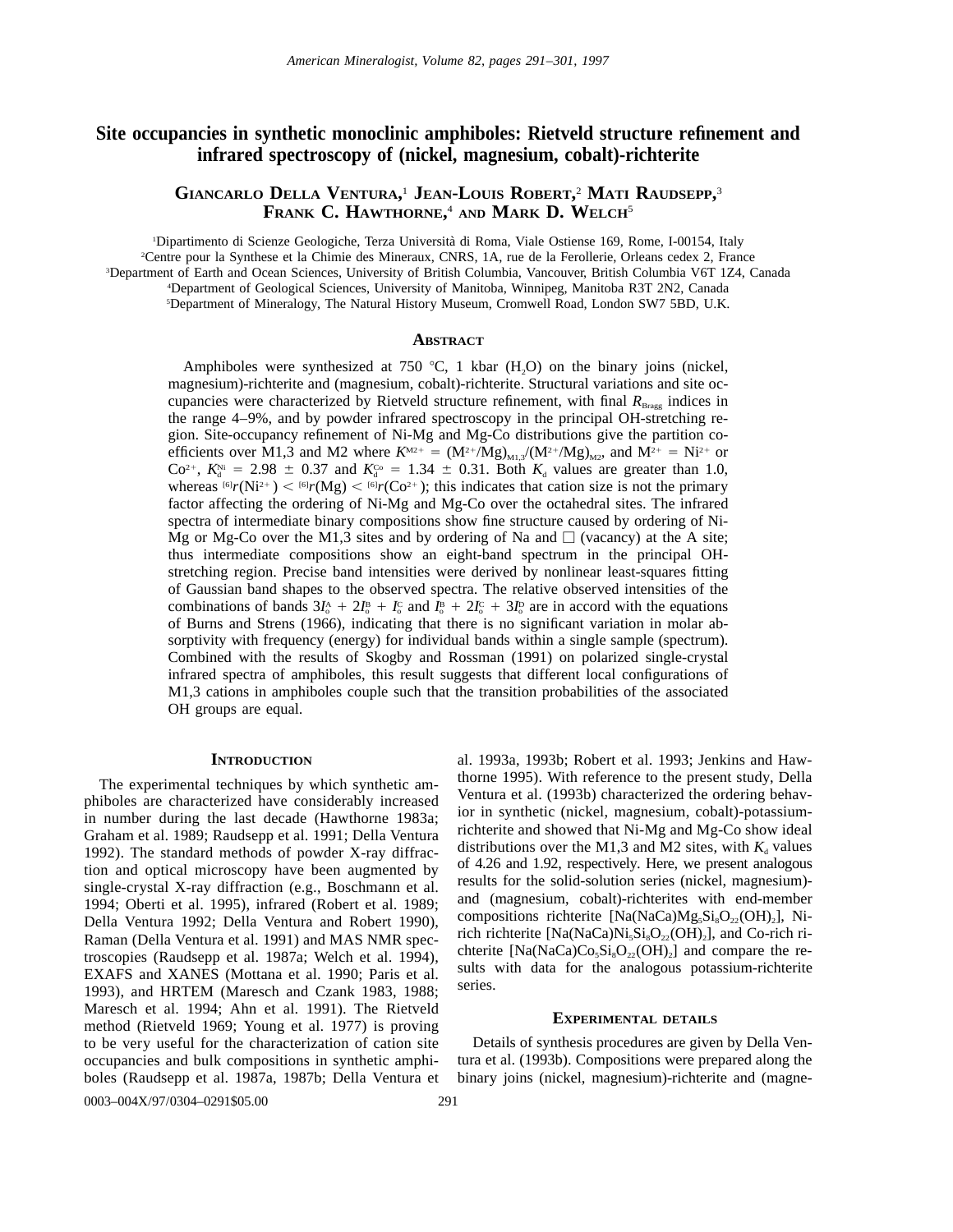|                                   | Mg(100)   | Ni(20)    | Ni(40)    | Ni(60)    | Ni(80)    | Ni(100)   | Co(20)    | Co(40)    | Co(60)    | Co(80)    | Co(100)   |
|-----------------------------------|-----------|-----------|-----------|-----------|-----------|-----------|-----------|-----------|-----------|-----------|-----------|
| Scan range $(°)$                  | $9 - 100$ | $9 - 100$ | $9 - 100$ | $9 - 100$ | $9 - 100$ | $9 - 100$ | $9 - 100$ | $9 - 100$ | $9 - 100$ | $9 - 100$ | $9 - 100$ |
| Step interval $(^{\circ}2\theta)$ | 0.10      | 0.10      | 0.10      | 0.10      | 0.10      | 0.10      | 0.10      | 0.10      | 0.10      | 0.10      | 0.10      |
| Integration time/step (s)         | 5         | 5         | 5         | 5         | 5         | 5         | 5         | 5         | 5         | 5         | 5         |
| Unique refl.                      | 518       | 517       | 516       | 515       | 514       | 514       | 517       | 518       | 518       | 521       | 521       |
| Structural param.                 | 38        | 38        | 38        | 38        | 37        | 38        | 38        | 38        | 38        | 38        | 38        |
| Experimental param.               | 13        | 13        | 13        | 13        | 13        | 13        | 13        | 13        | 13        | 13        | 13        |
| $N-P$                             | 860       | 860       | 860       | 860       | 861       | 860       | 860       | 860       | 860       | 860       | 860       |
| $R_{0}$ (%)                       | 9.99      | 6.55      | 7.80      | 6.75      | 6.47      | 5.86      | 7.85      | 7.30      | 7.16      | 7.05      | 7.07      |
| $R_{wp}$ (%)                      | 12.93     | 8.56      | 10.25     | 9.00      | 8.50      | 7.84      | 10.36     | 9.76      | 9.50      | 9.00      | 9.03      |
| (%)<br>$R_{\text{Bragg}}$         | 6.28      | 4.65      | 6.90      | 5.61      | 4.87      | 4.14      | 6.26      | 6.27      | 7.47      | 7.17      | 8.85      |
| $D-W$<br>d-statistic              | 1.44      | 1.38      | 1.10      | 1.38      | 1.31      | 1.52      | 1.54      | 1.54      | 1.56      | 1.74      | 1.68      |
| Esd mult.                         | 1.60      | 1.50      | 1.84      | i.59      | 1.53      | 1.47      | 1.44      | 1.53      | 1.46      | 1.37      | 1.39      |

**TABLE 1.** Data collection and Rietveld structure-refinement details for synthetic amphiboles along the joins (nickel, magnesium) and (magnesium, cobalt)-richterite

sium, cobalt)-richterite in steps of 1 apfu of the substituting octahedral cation. Synthesis was performed at 750 <sup>o</sup>C and  $P_{H<sub>3</sub>}$  = 1 kbar; samples were removed from the furnace at the end of the experiment and allowed to cool under pressure. X-ray diffraction data were collected as described by Della Ventura et al. (1993b). Information pertinent to data collection is given in Table 1.

For scanning electron microscopy (SEM) study, the powdered experimental products were mounted on carbon tape on a brass substrate (Cu,Zn) to avoid extraneous Al*K*a X-rays (conventional SEM stubs are Al). Quantitative image-analysis work was not possible, because the grey-level contrast range from topography in the backscattered-electron image of the grains is generally greater than that resulting from atomic contrast. A bulk EDS spectrum of each run product was acquired from thousands of grains by rastering the beam at relatively low magnification (about  $1000\times$ ); this represents the bulk composition of the product plus extraneous phases such as capsule fragments and mortar contamination. Additional spectra for the same length of time (200 s) were acquired from single amphibole grains with a focused beam. Superimposing the spectra after scaling to a large peak (Si) indicated whether the amphibole is on composition or not (taking into account the mechanical contamination).

HRTEM observations were made using a JEOL 200CX transmission electron microscope operated at 200 kV and having a  $\pm 30^\circ$  tilt about two orthogonal axes. All samples were very beam sensitive, and a  $70 \mu m$  condensor aperture was used to minimize beam damage. High-resolution images were formed from diffracted beams that passed through a 40  $\mu$ m (0.45 Å<sup>-1</sup>) objective aperture. Crystallites were dispersed in dry alcohol and sedimented onto a 3 mm holey-carbon copper grid (Agar products) using a pipette.

The structures of the synthetic amphiboles were refined by the Rietveld method using the program DBWS-9006PC (Sakthivel and Young 1991), which is based on the program DBW 2.9 (Wiles and Young 1981). Initial structural parameters were taken from the single-crystal study of synthetic fluor-richterite (Cameron et al. 1983). Isotropic displacement factors were fixed at average values for the specific sites in the amphibole structure (Hawthorne 1983b). During initial refinement, the A cation was fixed at the A2/m site (Hawthorne and Grundy 1972). Refinements were then repeated, allowing the A cation to occupy the A2 site along the twofold axis. Better agreement was obtained with this second model, and all subsequent refinements were made with the A cation at the A2 site. Information pertinent to structure refinement is given in Table 1.

For FTIR study, the samples were prepared as KBr pellets using the procedure of Robert et al. (1989). Spectra in the range  $4000-3000$  cm<sup>-1</sup> were recorded on a Perkin Elmer model 1760 spectrometer equipped with a DTGS detector and a KBr beamsplitter and operating at a nominal resolution of 1 cm<sup>-1</sup>. Digitized spectra (average of 64 scans) were fitted by interactive optimization followed by least-squares refinement. The background was modeled as linear, and all peaks were modeled as symmetric Gaussians (Strens 1974). The distribution of absorption, *y,* as a function of energy (wavenumber, *x*) is described by the relationship  $y = A \exp[-0.5(x - P/W)^2]$ , where *A* is the amplitude, *P* is the peak centroid, and *W* is the full-width at half-maximum height (FWHM). The spectra were fitted to the smallest number of peaks needed to get an accurate description of the spectral profile. For intermediate compositions, all parameters were well defined by the envelope of the spectrum, and all peak parameters could be refined unconstrained. For compositions close to the end-members, the weak bands tended to merge with the background if all parameters were refined unconstrained; consequently, for the weak bands, the positions were fixed at the values determined for those spectra in which the corresponding peaks are intense, and the band widths, *W,* were constrained to be equal to the width of the same band.

#### **EXPERIMENTAL RESULTS**

Single-phase experimental products of amphibole were obtained for all starting compositions, indicating complete solid solution along both joins under the experimental conditions used. Additional phases were not detected with the use of a binocular microscope or by X-ray powder diffraction, but SEM examination showed the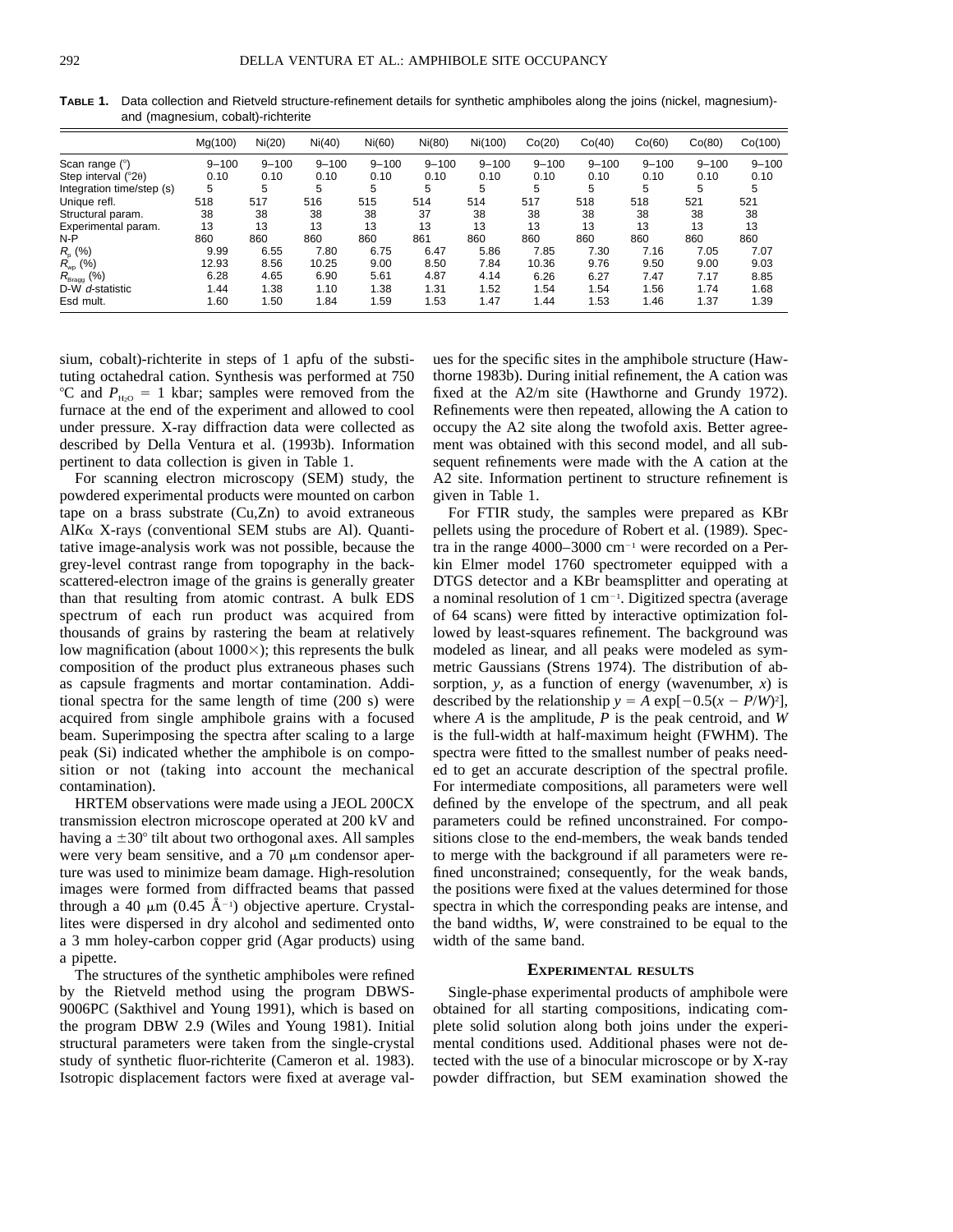

**FIGURE 1.** SEM images of synthetic (nickel, magnesium, cobalt)-richterite: (**A**) richterite; (**B**) nickel-richterite; (**C**) cobalt-richterite; **(D)** intermediate (magnesium, cobalt)-richterite; the scale bar is 20  $\mu$ m.

presence of variable amounts of  $\text{Al}_2\text{O}_3$  (0 - <5%), which presumably originated from grinding the sample in a corundum mortar. Very minor  $SiO<sub>2</sub>$  in some samples presumably resulted from grinding in an agate mortar. Sample Mg(100) consists of very acicular amphibole crystals averaging  $1-2 \times 10 \mu m$ , with a maximum size of 4  $\times$ 50  $\mu$ m (Fig. 1a). Ni(100) consists of very acicular amphibole crystals varying in size from  $1 \times 10 \mu m$  to  $4 \times$  $20 \mu m$  (Fig. 1b). Co(100) amphibole is generally stubby to prismatic, ranging in size from  $2 \times 5 \mu m$  to  $10 \times 20$  $\mu$ m, again with some Al<sub>2</sub>O<sub>3</sub> present (Fig. 1c). Intermediate compositions have similar morphology (Fig. 1d). Redox conditions were close to that of the Ni-NiO buffer. The color of the experimental product was green (Ni-Mg series) or violet-pink (Mg-Co series), with the intensity of color increasing with the content of the transition-metal present. No trace of unreacted material was detected. High-resolution TEM images of various (nickel, magnesium, cobalt)-richterite samples are shown in Figure 2. No chain-multiplicity faults, chain-arrangement faults, or additional phases were observed by TEM in any of the samples. The patchy contrast in Figure 2b is due to differential beam damage.

Unit-cell dimensions are given in Table 2. Final atomic positions, selected interatomic distances, and refined site occupancies are listed in Tables 3, 4, and 5, respectively<sup>1</sup>. Typical observed, calculated, and difference X-ray powder diffraction patterns for an amphibole of intermediate composition are shown in Figure 3.

The raw infrared spectra and band nomenclature are shown in Figure 4, and the fitted spectra are shown in Figure 5. Band positions, widths, and relative intensities  $(I/I<sup>tot</sup>)$  are given in Table 6. The spectrum of end-member richterite shows an intense band centered at  $3730 \text{ cm}^{-1}$ , assigned to an MgMgMg-OH  $\rightarrow$  Na configuration and designated the A band, and a minor band at  $3675 \text{ cm}^{-1}$ resulting from the presence of some vacant A sites in the

<sup>1</sup> A copy of Tables 3 and 4 may be ordered as Document AM-97-634 from the Business Office, Mineralogical Society of America, 1015 Eighteenth Street NW, Suite 601, Washington, DC 20036, U.S.A. Please remit \$5.00 in advance for the microfiche.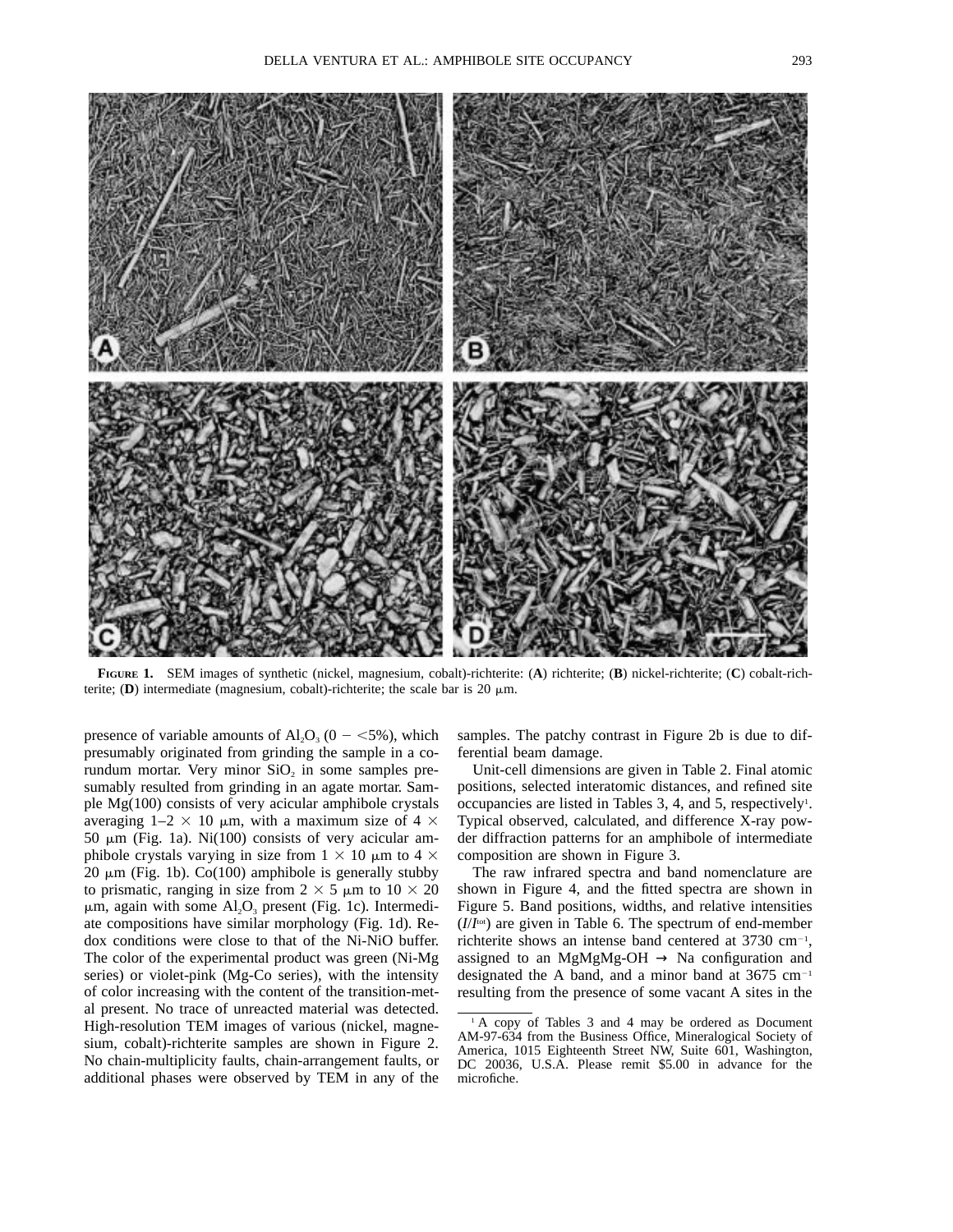|                                      | Mg(100)                | Ni(20)                 | Ni(40)                 | Ni(60)                 | Ni(80)                 | Ni(100)               | Co(20)                 |
|--------------------------------------|------------------------|------------------------|------------------------|------------------------|------------------------|-----------------------|------------------------|
| <i>a</i> (Å)<br><i>b</i> (Å)         | 9.9076(6)<br>17.988(1) | 9.9073(6)<br>17.978(1) | 9.9024(6)<br>17.965(1) | 9.8956(6)<br>17.948(1) | 9.8886(6)<br>17.933(1) | 9.890(1)<br>17.925(2) | 9.9180(6)<br>17.999(1) |
| c(A)                                 | 5.2706(4)              | 5.2669(3)              | 5.2603(4)              | 5.2567(3)              | 5.2525(3)              | 5.2527(6)             | 5.2714(3)              |
| $\beta$ ( $^{\circ}$ )<br>$V(\AA^3)$ | 104.252(4)<br>910.41   | 104.303(4)<br>909.03   | 104.361(4)<br>906.55   | 104.413(4)<br>904.24   | 104.461(4)<br>901.93   | 104.501(8)<br>901.52  | 104.246(4)<br>912.08   |

**TABLE 2.** Cell parameters of synthetic (nickel, magnesium, cobalt)-richterite

amphibole (band  $A^*$  in Table 6). The spectra of the intermediate amphibole solid solutions show four relatively intense bands designated A, B, C, and D, and these bands are due to the local Ni-Mg and Mg-Co configurations around the OH site. The spectra of the intermediate-composition amphiboles (Fig. 5) also show that the A\* band is also associated with a triplet of additional bands. These bands are designated  $B^*$ ,  $C^*$ , and  $D^*$ . The assignment of bands to specific local configurations is shown in Table 7.

#### **DISCUSSION**

#### **Cell dimensions**

The variation in cell dimensions is shown in Figures 6 and 7, together with the data for synthetic (nickel, magnesium, cobalt)-potassium-richterite (Della Ventura et al. 1993b) and the synthetic richterite–ferro-richterite series (Charles 1974). For (magnesium, iron)-richterite, Charles (1974) gave several sets of cell dimensions for each composition. Virgo (1972) showed by Mössbauer spectroscopy that these specific synthetic amphiboles all contain some  $Fe<sup>3+</sup>$ . Incorporation of  $Fe<sup>3+</sup>$  into the richterite structure reduces the cell dimensions below those of ideal Fe<sup>3+</sup>-free richterite. Consequently, we used the cell dimensions of Charles (1974) with the largest cell volume for each nominal composition, presuming that these am-

**TABLE 5.** Refined site populations of synthetic (nickel, magnesium, cobalt)-richterite

|                               | Mg(100) | Ni(20)  | Ni(40)  | Ni(60)  | Ni(80)  | Ni(100) |
|-------------------------------|---------|---------|---------|---------|---------|---------|
| M1 Mg                         | 1.96(2) | 1.54(2) | 1.02(4) | 0.60(4) | 0.24(4) |         |
| M1 Ni                         |         | 0.46(2) | 0.98(4) | 1.40(4) | 1.76(4) | 2.00(2) |
| M <sub>2</sub> M <sub>q</sub> | 2.08(2) | 1.78(2) | 1.46(4) | 1.10(4) | 0.64(4) |         |
| M <sub>2</sub> Ni             |         | 0.22(2) | 0.54(4) | 0.90(4) | 1.36(4) | 1.98(2) |
| M3 Mg                         | 1.00(1) | 0.70(1) | 0.48(1) | 0.25(2) | 0.13(1) |         |
| M3 Ni                         |         | 0.30(1) | 0.52(1) | 0.75(2) | 0.87(1) | 0.98(2) |
| Ni (nom)                      |         | 1.00    | 2.00    | 3.00    | 4.00    | 5.00    |
| Ni (obs)                      |         | 0.98(2) | 2.04(4) | 3.05(5) | 4.19(4) | 4.96(3) |
| M4 Ca                         | 1.05(1) | 1.09(1) | 1.12(2) | 1.07(2) |         | 1.02(2) |
| M4 Na                         | 0.95(1) | 0.91(1) | 0.88(2) | 0.93(2) |         | 0.98(2) |
| A Na                          | 0.95(1) | 0.91(1) | 0.88(2) | 0.93(2) | >1      | 0.98(2) |
|                               |         | Co(20)  | Co(40)  | Co(60)  | Co(80)  | Co(100) |
| M <sub>1</sub> Mg             |         | 1.54(2) | 1.08(4) | 0.74(4) | 0.36(4) |         |
| M <sub>1</sub> Co             |         | 0.46(2) | 0.92(4) | 1.26(4) | 1.64(4) | 1.90(4) |
| M <sub>2</sub> M <sub>q</sub> |         | 1.60(4) | 1.24(4) | 0.88(4) | 0.56(4) |         |
| M <sub>2</sub> Co             |         | 0.40(4) | 0.76(4) | 1.12(4) | 1.44(4) | 1.86(4) |
| M3 Mg                         |         | 0.77(1) | 0.53(1) | 0.34(1) | 0.21(2) |         |
| M <sub>3</sub> Co             |         | 0.23(1) | 0.47(1) | 0.66(1) | 0.79(2) | 0.96(1) |
| Co (nom)                      |         | 1.00    | 2.00    | 3.00    | 4.00    | 5.00    |
| Co (obs)                      |         | 1.09(3) | 2.15(4) | 3.04(4) | 3.87(5) | 4.72(4) |
| M4 Ca                         |         | 1.10(1) | 1.11(1) | 1.11(2) | 1.01(2) | 0.95(3) |
| M4 Na                         |         | 0.90(1) | 0.89(1) | 0.89(2) | 0.99(2) | 1.05(3) |
| A Na                          |         | 0.91(1) | 0.88(2) | 0.93(2) | >1      | 0.98(2) |
|                               |         |         |         |         |         |         |

phiboles will have the lowest content of  $Fe<sup>3+</sup>$ . In each series, the cell volume increases regularly (Fig. 6) in response to the increasing size of the constituent cations  $[{}^{[6]}r(Ni^{2+}) = 0.690 \text{ Å}, {}^{[6]}r(Mg) = 0.720 \text{ Å}, {}^{[6]}r(Co^{2+}) =$ 0.745 Å,  $^{[6]}r$ (Fe<sup>2+</sup>) = 0.780 Å; Shannon 1976]. The one exception to this is the Ni(100) sample, which has a cell volume similar to that of the Ni(80) sample. We recollected the diffraction data on this sample and obtained the same result. We then recollected the data on the complete (nickel, magnesium)-richterite series and obtained the same result. Next, we resynthesized the (nickel, magnesium)-richterite samples, collected the diffraction data, and obtained the same result. Thus, we conclude that Ni(100) has about the same cell volume as Ni(80).

The relative variation of individual cell dimensions differs significantly between the two series. Along the Ni-Mg join (Fig. 7), *a, b,* and *c* increase with increasing cation size, but the beta angle decreases markedly. Significantly different behavior is observed in the Mg-Co series. The *a* and *b* dimensions of the Mg-Co series increase more strongly with increasing constitutent-cation radius than those of the Ni-Mg series. This is also the case in the *a* dimension for the Mg-Fe series, but the rate of increase is not as great as in the Mg-Co series. The *c* dimension shows the reverse behavior. The rate of increase of *c* as a function of constituent-cation radius is smaller than in the Mg-Co series relative to that in the Ni-Mg series, whereas the Mg-Fe series is colinear with the Ni-Mg series (Fig. 7). The beta angle decreases from nickel-richterite to richterite but increases slightly to cobalt-richterite, whereas it continues to decrease from richterite to ferro-richterite.

The cell volumes for the K series are greater than those of the analogous Na series (Fig. 6), in accord with the larger size of K relative to Na, but the general trends are parallel. Careful inspection of Figure 6 shows that the trends for the K and Na amphiboles are slightly nonlinear, with a break at  $[6]$ *r* = 0.72 Å (Mg). Although the behaviors of the K and Na analogs are generally similar, some interesting differences are apparent. For *a,* the trends are virtually identical but displaced by approximately 0.14 Å. The values for *b* for the K and Na analogs are very similar (Fig. 7), in accord with the conclusion of Colville et al. (1966) that the *b* dimension in amphiboles is controlled primarily by the aggregate radius of the cations occupying the M2 site. The variation in the *c* dimension (Fig. 7) is very interesting. In the Ni-Mg series, *c* increases linearly with constituent-cation radius for both the K and the Na amphiboles, the displacement between the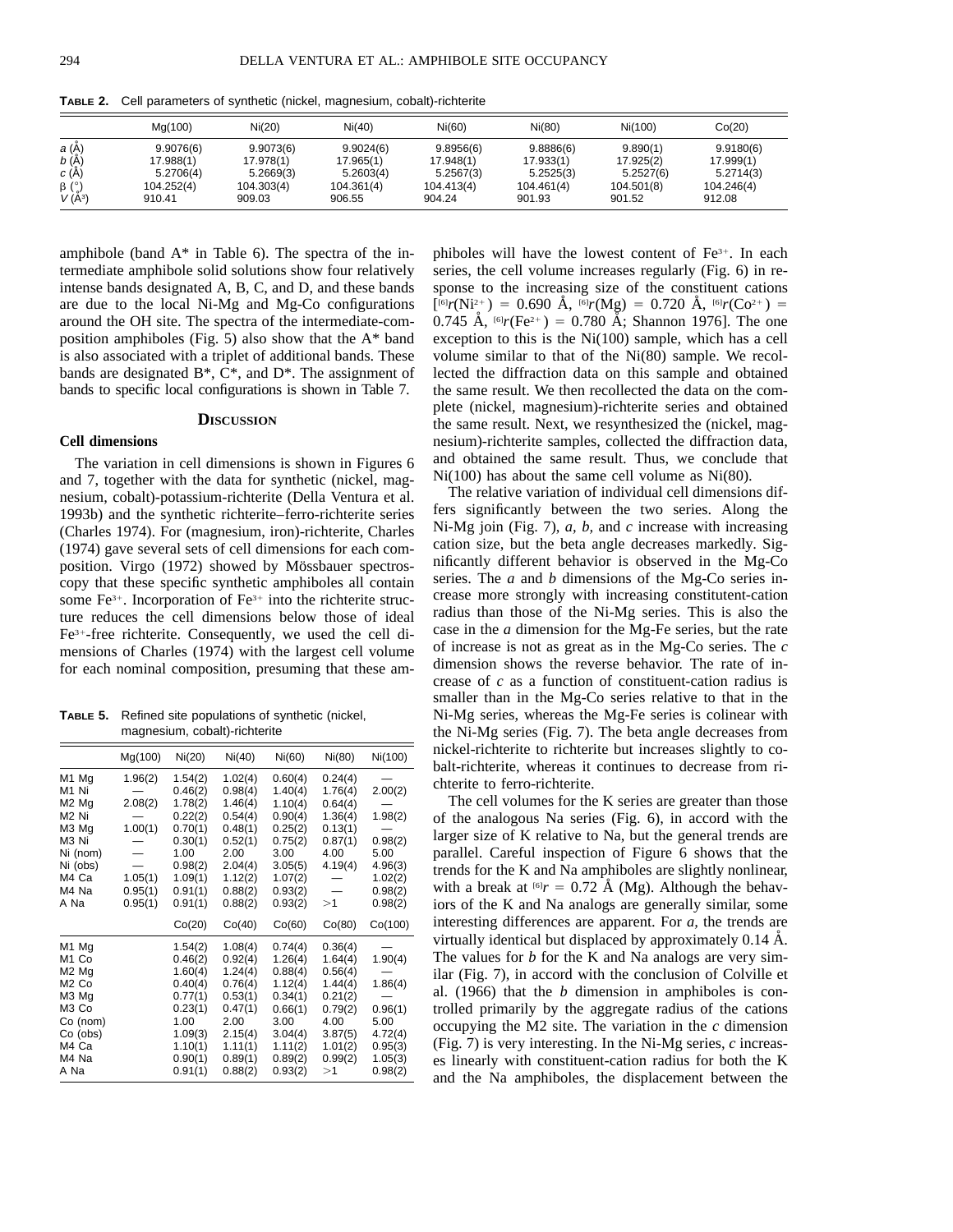**TABLE 2.** Extended

| Co(40)                                                      | Co(60)                                                      | Co(80)                                                      | Co(100)                                                     |
|-------------------------------------------------------------|-------------------------------------------------------------|-------------------------------------------------------------|-------------------------------------------------------------|
| 9.9312(6)<br>18.015(1)<br>5.2731(3)<br>104.245(1)<br>914.41 | 9.9436(5)<br>18.029(1)<br>5.2740(3)<br>104.259(4)<br>916.36 | 9.9568(6)<br>18.049(1)<br>5.2742(3)<br>104.259(4)<br>918.00 | 9.9724(7)<br>18.069(1)<br>5.2775(3)<br>104.261(5)<br>921.65 |

trends being  $0.03-0.04$  Å. At the end-member Mg composition, there is a sharp discontinuity in each trend; in (magnesium, cobalt)-richterite, *c* continues to increase but at a lower rate, whereas in (magnesium, cobalt)-potassium-richterite, *c* actually decreases slightly with increasing Co content. In the K and Na amphiboles, there is a marked break in the variation in *c* between the Ni-Mg series and the Mg-Co series, whereas in the Na amphiboles, the *c* values for the Mg-Fe series are approximately colinear with those of the Ni-Mg series. The behavior of the beta values is very similar (Fig. 7), with both (magnesium, cobalt)-potassium-richterite and (magnesium, cobalt)-richterite deviating markedly from the linear (or near-linear) trends for (nickel, magnesium)-potassiumrichterite, (nickel, magnesium)-richterite, and (magnesium, iron)-richterite.

The variation in cell dimensions as a function of the composition of the octahedral strip is affected by (1) the cation size and (2) the electronic configuration of the constituent cations. The almost linear increase in cell volume as a function of increasing cation size in the octahedral strip (Fig. 6) shows that cation size has its usual scalar effect, with slight nonlinearity at the Ni end of the series. However, the unusual discontinuities in individual cell dimensions and the markedly different behavior of the different transition-metal compositions indicate that electronic configuration is also a major factor, as discussed by Della Ventura et al. (1993b).

#### **Bulk composition**

The refined site occupancies of synthetic (nickel, magnesium, cobalt)-richterite are given in Table 5. Raudsepp et al. (1990) showed that the Rietveld method gives quite accurate site occupancies and bulk compositions if reasonable values are used for the isotropic displacement factors. Comparison of the refined and nominal Ni-Mg and Mg-Co compositions (Fig. 8) shows generally good agreement, in accord with the fact that there were no significant amounts of additional phases found by X-ray diffraction or SEM, although there is a significant difference for the most Co-rich amphiboles (Table 5).

#### **Site occupancies: Long-range and short-range order**

Both Ni and Co preferentially enter the OH-coordinated M1 and M3 sites for intermediate compositions (Table 5), whereas Mg prefers M2. The Ni and Co distributions over M1 and M3 are similar, with a slight preference for M3 over M1; this is not significant in terms of the assigned standard deviation but is systematic across the se-



**FIGURE 2.** HRTEM images of synthetic (nickel, magnesium, cobalt)-richterite: (**a**) a (100) view of end-member nickel-richterite, showing an homogeneous defect-free microstructure consisting of uninterrupted double chains defined by 8.9  $\AA$  (020) fringes, (**b**) A (010) view of richterite  $Co<sub>60</sub>Mg<sub>40</sub>$ , showing a monotonous monoclinic stacking sequence defined by a 4.8 Å periodicity of (200) lattice fringes. No chain-arrangement faults were observed in any of the amphiboles studied; the patchy contrast seen in **b** reflects slight thickness variations resulting from differential beam damage.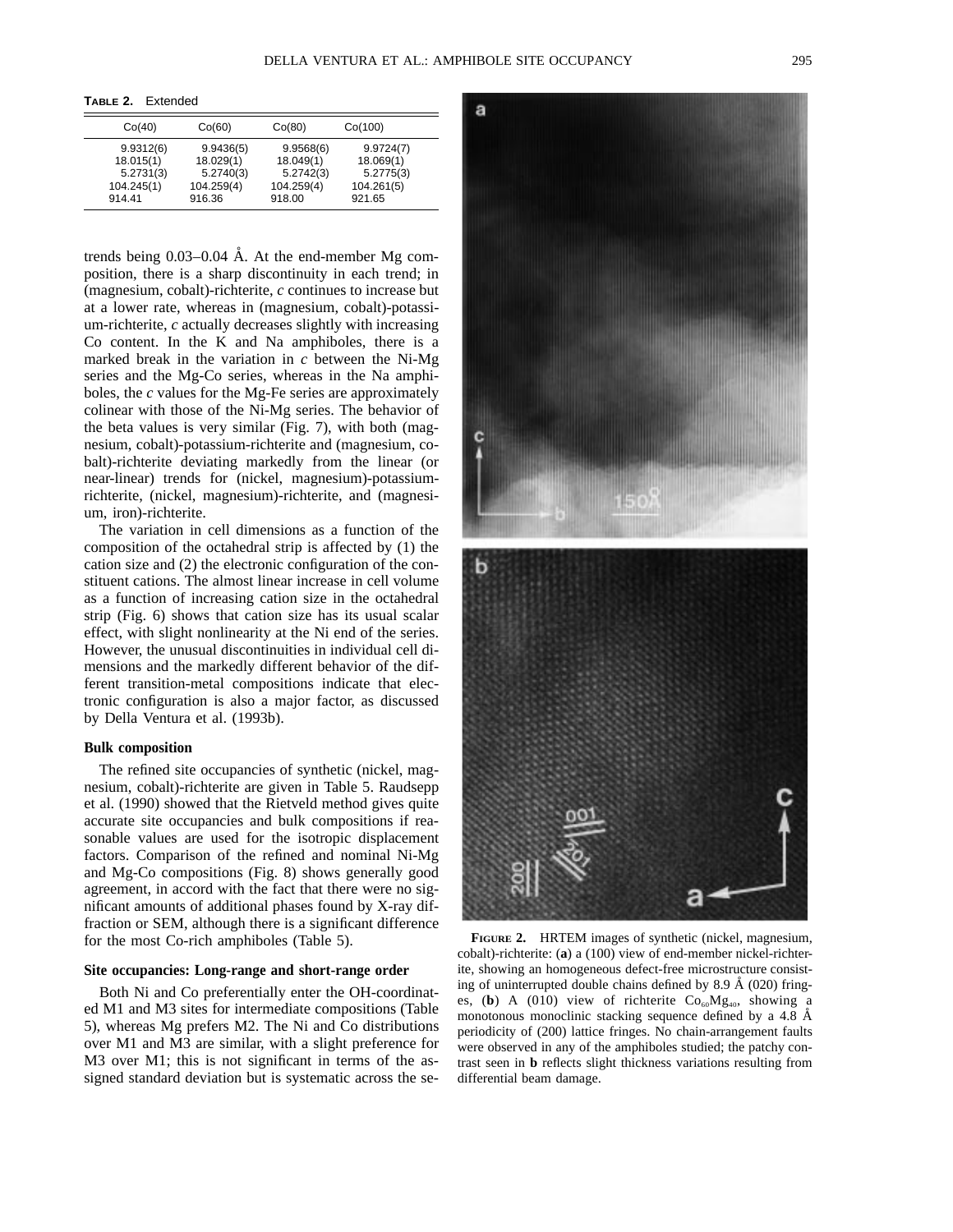

**FIGURE 3.** Observed (top line), calculated (dots), and difference (bottom line) X-ray powder diffraction pattern for  $Na(NaCa)(Mg_3Co_2)Si_8O_{22}(OH)_{2}.$ 

ries. The relation between Ni and Co at M1,3 and M2 is shown in Figure 9. The data of Table 5 allow calculation of the partition coefficients for Ni and Co over the M1,3 and M2 sites, defined as

$$
K_{d}^{M2+} = (M^{2+}/Mg)_{M1,3}/(M^{2+}/Mg)_{M2},
$$
  
with  $M^{2+} = Ni^{2+}$  or  $Co^{2+}$ . (1)

For the (nickel, magnesium)-richterite series;  $K_d^{\text{Ni}} = 2.98$  $\pm$  0.37; for the (magnesium, cobalt)-richterite series;  $K_d^{\text{Co}} = 1.34 \pm 0.31$ . The corresponding values for the analogous potassium-richterite series are  $K_d^{\text{Ni}} = 4.26 \pm 1.00$ 0.56 and  $K_{d}^{\text{Co}} = 1.92 \pm 0.29$ .

The  $K_d$  values indicate that electronic structure has a major effect on long-range ordering (LRO) of cations in the amphibole structure.  $Ni^{2+}$  is smaller than Mg, whereas  $Co<sup>2+</sup>$  is larger than Mg, and if LRO of cations were controlled solely by cation size (for a specific structure type),



Wavenumber (cm<sup>-1</sup>)

**FIGURE 4.** FTIR spectra in the OH-stretching region for amphiboles synthesized along (**a**) the (magnesium, nickel)-richterite join and (**b**) the (magnesium, cobalt)-richterite join.

TABLE 6. Refined positions (cm<sup>-1</sup>), widths (cm<sup>-1</sup>), and intensities of (nickel, magnesium)- and (magnesium, cobalt)-richterite

|                |           | Ni(0)                    | Ni(20) | Ni(40) | Ni(60) | Ni(80) | Ni(100)                  | Co(20) | Co(40) | Co(60) | Co(80) | Co(100) |
|----------------|-----------|--------------------------|--------|--------|--------|--------|--------------------------|--------|--------|--------|--------|---------|
| A              | Position  | 3730.7                   | 3730.7 | 3729.4 | 3730.5 | 3729.8 |                          | 3729.6 | 3729.0 | 3729.1 | 3730.2 |         |
|                | Width     | 16.9                     | 16.9   | 16.7   | 16.6   | 16.6   |                          | 17.0   | 16.6   | 16.5   | 16.1   |         |
|                | Intensity | 0.92                     | 0.468  | 0.217  | 0.084  | 0.017  |                          | 0.462  | 0.194  | 0.040  | 0.000  |         |
| B              | Position  |                          | 3714.3 | 3713.7 | 3714.7 | 3713.6 | —                        | 3711.2 | 3711.4 | 3711.0 | 3711.0 |         |
|                | Width     | $\overline{\phantom{0}}$ | 16.9   | 16.6   | 16.6   | 16.6   |                          | 16.4   | 16.8   | 16.2   | 16.1   |         |
|                | Intensity | —                        | 0.222  | 0.231  | 0.160  | 0.062  | —                        | 0.306  | 0.320  | 0.161  | 0.032  |         |
| C              | Position  |                          | 3697.3 | 3697.5 | 3798.5 | 3698.7 | —                        | 3693.0 | 3693.2 | 3692.8 | 3692.1 |         |
|                | Width     | —                        | 16.6   | 15.7   | 15.7   | 16.0   |                          | 14.7   | 15.0   | 16.0   | 16.1   |         |
|                | Intensity | $\overline{\phantom{0}}$ | 0.134  | 0.241  | 0.288  | 0.223  | —                        | 0.122  | 0.259  | 0.339  | 0.238  |         |
| D              | Position  | $\overline{\phantom{0}}$ | 3677.5 | 3677.7 | 3678.7 | 3678.9 | 3679.0                   | 3671.3 | 3671.5 | 3671.7 | 3671.5 | 3671.5  |
|                | Width     | $\overline{\phantom{0}}$ | 15.5   | 14.8   | 14.8   | 14.8   | 15.7                     | 15.0   | 15.0   | 14.8   | 15.6   | 14.0    |
|                | Intensity |                          | 0.089  | 0.171  | 0.291  | 0.442  | 0.86                     | 0.037  | 0.112  | 0.285  | 0.495  | 0.78    |
| A*             | Position  | 3674.8                   | 3675.3 | 3674.9 | 3674.8 | 3674.8 | $\overline{\phantom{0}}$ | 3674.8 | 3675.2 | 3675.0 | 3675.0 |         |
|                | Width     | 9.8                      | 8.7    | 8.4    | 8.9    | 8.4    |                          | 8.9    | 9.1    | 9.5    | 9.1    |         |
|                | Intensity | 0.08                     | 0.037  | 0.025  | 0.033  | 0.024  |                          | 0.036  | 0.036  | 0.031  | 0.043  |         |
| $B^*$          | Position  |                          | 3660.7 | 3660.9 | 3661.6 | 3660.4 | —                        | 3658.3 | 3657.2 | 3655.8 | 3657.3 |         |
|                | Width     |                          | 8.1    | 8.0    | 8.4    | 8.4    |                          | 8.7    | 9.4    | 9.3    | 9.4    |         |
|                | Intensity | —                        | 0.015  | 0.026  | 0.011  | 0.005  | —                        | 0.018  | 0.026  | 0.033  | 0.029  |         |
| $C^*$          | Position  |                          | 3645.2 | 3644.4 | 3644.7 | 3644.7 |                          | 3642.3 | 3641.2 | 3641.8 | 3641.0 |         |
|                | Width     | —                        | 8.6    | 8.7    | 8.1    | 7.7    |                          | 8.9    | 9.3    | 9.0    | 9.0    |         |
|                | Intensity |                          | 0.014  | 0.044  | 0.052  | 0.050  |                          | 0.013  | 0.034  | 0.058  | 0.049  |         |
| D <sup>*</sup> | Position  | —                        | 3625.0 | 3624.6 | 3624.7 | 3624.7 | 3624.8                   | 3622.8 | 3622.5 | 3622.4 | 3622.4 | 3621.8  |
|                | Width     |                          | 8.0    | 8.4    | 8.1    | 8.4    | 8.0                      | 7.9    | 8.9    | 8.5    | 8.5    | 8.4     |
|                | Intensity |                          | 0.022  | 0.044  | 0.081  | 0.176  | 0.14                     | 0.005  | 0.020  | 0.054  | 0.115  | 0.22    |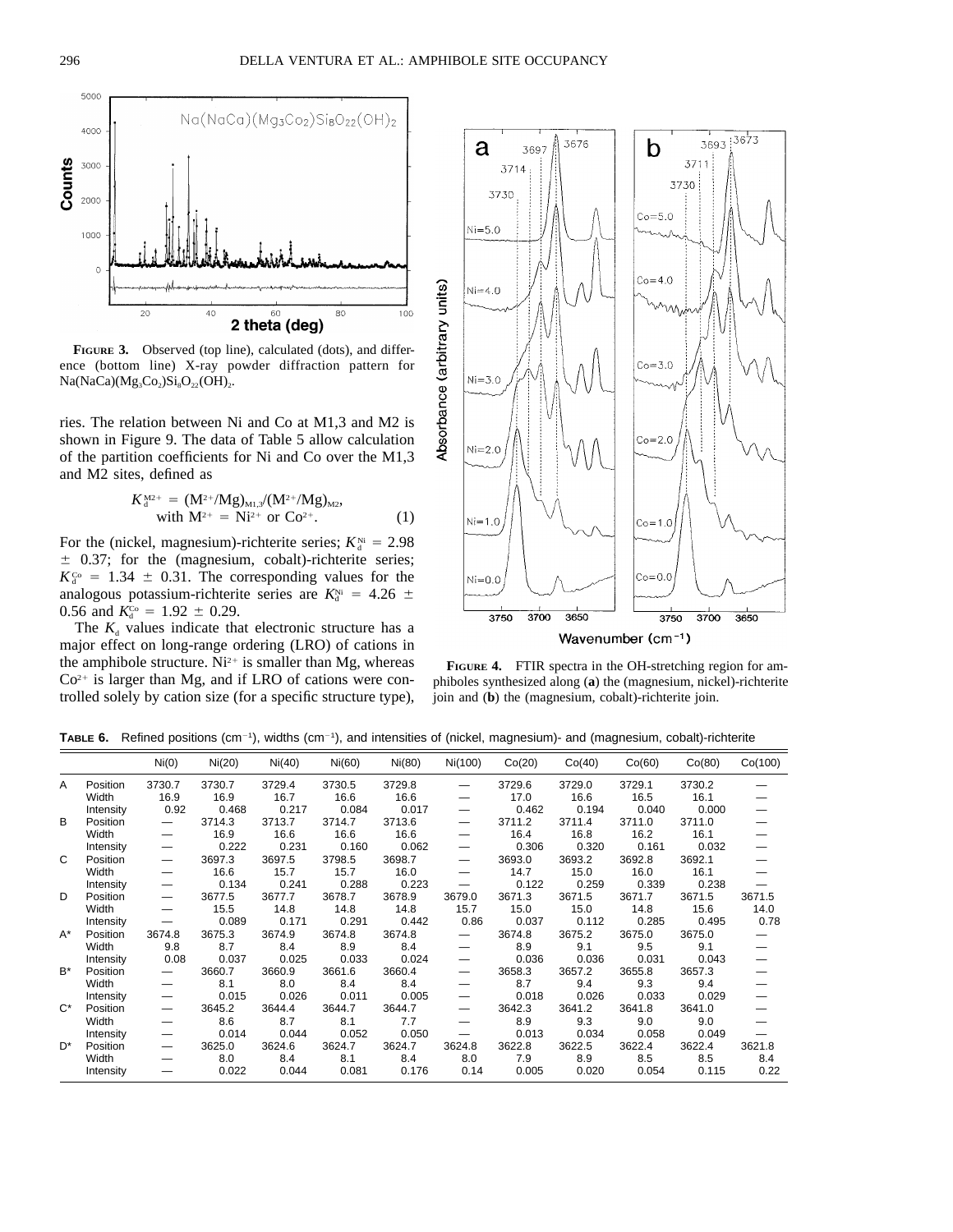then  $K_d$  for Ni<sup>2+</sup>-Mg ordering should lie on one side of 1.0 and  $K_d$  for Co<sup>2+</sup>-Mg ordering should lie on the other side of 1.0. The fact that  $K_d$  values for both Ni<sup>2+</sup> and Co<sup>2+</sup> are  $>1.0$  indicates that the primary factor controlling LRO is not cation size in this case. The other obvious factor involved is the electronic structure of the transition metal (Della Ventura et al. 1993b). In the 1960s and 1970s, there was a considerable amount of work on the effects of crystal-field stabilization energies on the ordering of transition metals in minerals. However, the arguments were qualitative or semiquantitative in nature and not very definitive in terms of explaining cation ordering. Recent results on synthetic amphiboles and pyroxenes suggest that electronic structure plays an important role in affecting both cation ordering and variation in cell dimensions in these structures, indicating that a more quantitative approach to those aspects of electronic structure of minerals is warranted.

Hawthorne et al. (1996) showed that it is possible to get information on short-range ordering (SRO) of cations over the M1 and M3 sites in amphibole from the fine structures in the principal OH-stretching spectrum. Della Ventura et al. (1996) showed that there is slight preferential SRO in synthetic (nickel, magnesium, cobalt)-potassium-richterite, with MgMgMg and possible NiNiNi (and CoCoCo) clusters being more common than expected for random mixing. In (nickel, magnesium, cobalt) richterite, the A\*–D\* bands are much more relatively intense than in (nickel, magnesium, cobalt)-potassiumrichterite, preventing a convincing examination of shortrange order-disorder in (nickel, magnesium, cobalt) richterite.

#### **Bond Lengths**

Previous work (Raudsepp et al. 1987a, 1987b) on the structural refinements of amphiboles by the Rietveld method noted the low accuracy of the resulting individual bond lengths because of pseudosymmetry in the amphibole structure. However, the grand  $\langle M-O \rangle$  bond lengths are more well behaved (Della Ventura et al. 1993b). The grand  $\langle M-O \rangle$  bond lengths of the (nickel, magnesium)and (magnesium, cobalt)-richterite series (Fig. 10) do show an increase with increasing constituent-cation radius. Fitting the variation with a single straight line gives a slope of 0.89 (Fig. 10), somewhat less than the value of  $\sim$ 1 observed for natural amphiboles (Hawthorne 1983b). A much closer fit to the data is obtained for a bilinear model with a break at  $0.72 \text{ Å } (Mg)$  (broken line in Fig. 10), although the slope of the segment with  $\langle r \rangle$  >  $0.72 \text{ Å}$  is significantly steeper than the analogous line for natural amphiboles. The synthetic (nickel, magnesium, cobalt)-potassium-richterite series (Della Ventura et al. 1993b) and the synthetic diopside series containing  $(Ni, Mg, Co, and Fe<sup>2+</sup>)$  (Raudsepp et al. 1990) also show this feature, whereas synthetic olivine (Raudsepp et al. 1990, Fig. 7) does not. Raudsepp et al. (1990) concluded that this nonlinearity is an intrinsic feature of the calcic pyroxene structure and results because the structure is



**FIGURE 5.** Resolved spectra for the intermediate amphiboles synthesized along (**a**) the (magnesium, nickel)-richterite join and (**b**) the (magnesium, cobalt)-richterite join. Resolved bands (dotted lines) are vertically displaced for clarity; observed intensities are shown by the open squares, and the line through the observed intensities is the envelope of the sum of the fitted component bands.

**TABLE 7.** Possible local arrangements around the O3 site in amphiboles with  $(Mg, M^{2+})$  at M1 and M3

|                | M1       | M1       | M <sub>3</sub> | Band* | Band<br>$(A = Na)$ <sup>**</sup> $(A = \Box)$ | Band  |
|----------------|----------|----------|----------------|-------|-----------------------------------------------|-------|
| 1              | Mg       | Mg       | Mg             | Α     | Α                                             | A*    |
| 2              | Mg       | Mg       | $M^{2+}$       | B'    |                                               |       |
| 3              | $M^{2+}$ | Mg       | Mg             | B"    | В                                             | B*    |
| $\overline{4}$ | Mg       | $M^{2+}$ | Mg             |       |                                               |       |
| 5              | $M^{2+}$ | $M^{2+}$ | Mg             | C'    |                                               |       |
| 6              | $M^{2+}$ | Mg       | $M^{2+}$       | C''   | С                                             | $C^*$ |
| 7              | Mg       | $M^{2+}$ | $M^{2+}$       |       |                                               |       |
| 8              | $M^{2+}$ | $M^{2+}$ | $M^{2+}$       | D     | D                                             | D*    |

\* Ideal band structure; 3 and 4 are symmetrically equivalent and produce only one band: B"; similarly, 6 and 7 are symmetrically equivalent and produce only one band: C".

 $*$  Band structure usually observed; 2 and (3  $+$  4) are pseudosymmetrically degenerate, and only one band (B) is observed experimentally; similarly, 5 and  $(6 + 7)$  are pseudosymmetrically degenerate, and only one band (C) is observed experimentally.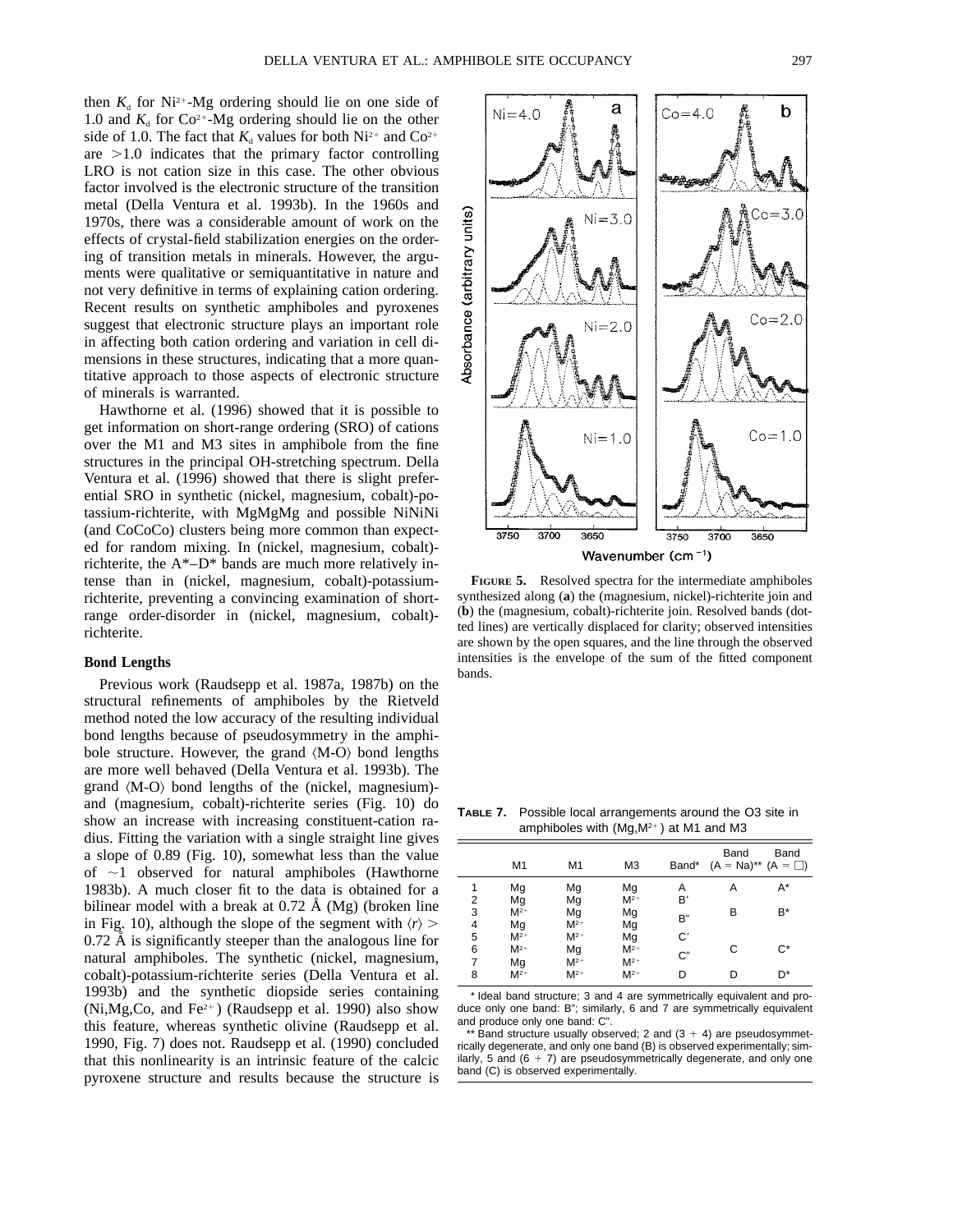

 $\langle r^3 \rangle$  at M1,2,3 (Å<sup>3</sup>)

**FIGURE 6.** Variation of the cell volume of synthetic (nickel, magnesium, cobalt)-richterite (solid circles) and synthetic (nickel, magnesium, cobalt)-potassium-richterite (squares) as a function of the cube of the aggregate cation radius at the M1,2,3 sites; open circles represent synthetic  $(Mg, Fe^{2+})$ -richterite (from Charles 1974).

nearing its lower limit of stability with regard to the incorporation of small divalent cations at the M1 site. The similarity between pyroxene and amphibole suggests that these structures might behave in a similar fashion; the results of the present work show this to be the case.

#### **Variation in molar absorptivity with frequency**

Strens (1966), Burns and Strens (1966), and Law (1976) showed that the relative intensities of the A, B, C, and D bands in the principal OH-stretching spectra of amphiboles are related to cation ordering over the M1 and M3 sites. This approach assumed implicitly that the molar absorptivity is the same for each of these bands (i.e., the transition moment is the same for all local cation configurations in the structure). In a polarized singlecrystal study of amphiboles, Skogby and Rossman (1991) showed that the integrated molar absorptivity of the total envelope of the principal OH-stretching bands increases with decreasing mean stretching frequency. Similar qualitative molar-absorptivity–frequency relations are also observed in polarized single-crystal spectra of vesuvianite (Groat et al. 1995). Burns and Hawthorne (1994) showed the analogous relation for normalized single OH-stretching-band intensities in powder infrared spectra of borate minerals. Thus, the implicit assumption in previous work on powder spectra of amphiboles, that there is no variation in molar absorptivity with frequency, seems invalid. We must experimentally characterize this relation if we wish to quantitatively relate the intensities of the OHstretching bands to cation ordering in amphiboles.

Hawthorne et al. (1996) reexamined the problem of relating the binary site occupancies  $x$  [= Mg/(Mg +  $M^{2+}$ )] and *y* [=  $M^{2+}/(Mg + M^{2+})$ ] at the M1 and M3 sites in the amphibole structure to the observed relative intensities,  $I<sub>o</sub>$ , of the component bands in the principal OH-stretching spectrum. They showed that, provided there is no variation in molar absorptivity with band fre-



### $\langle r \rangle$  at M1,2,3 (Å)

**FIGURE 7.** Variation in cell parameters of synthetic (nickel, magnesium, cobalt)-richterite, synthetic (nickel, magnesium, cobalt)-potassium-richterite, and synthetic  $(Mg,Fe^{2+})$ -richterite as a function of the aggregate cation radius at the M1,2,3 sites. The dashed lines show either extrapolations of the linear fit to the (nickel, magnesium)-richterite and (nickel, magnesium)-potassium-richterite data or fits to the (magnesium, iron)-richterite data that are constrained to go through the values for end-member richterite.

quency within a single sample, the original equations of Burns and Strens (1966),

$$
Mg_{M1,3} = 3I_0^A + 2I_0^B + I_0^C \qquad (1.1)
$$

$$
M_{\rm M1,3}^{2+} = I_{\rm o}^{\rm B} + 2I_{\rm o}^{\rm C} + 3I_{\rm o}^{\rm D} \tag{1.2}
$$

are correct. Della Ventura et al. (1996) showed that Equation 1 correctly predicts the Mg and  $M^{2+}$  contents of the M1,3 sites in (magnesium, nickel)- and (magnesium, cobalt)-potassium-richterite, i.e., when the molar absorptivity of all four bands, A–D, are assumed to be the same. Because this result apparently contradicts the work of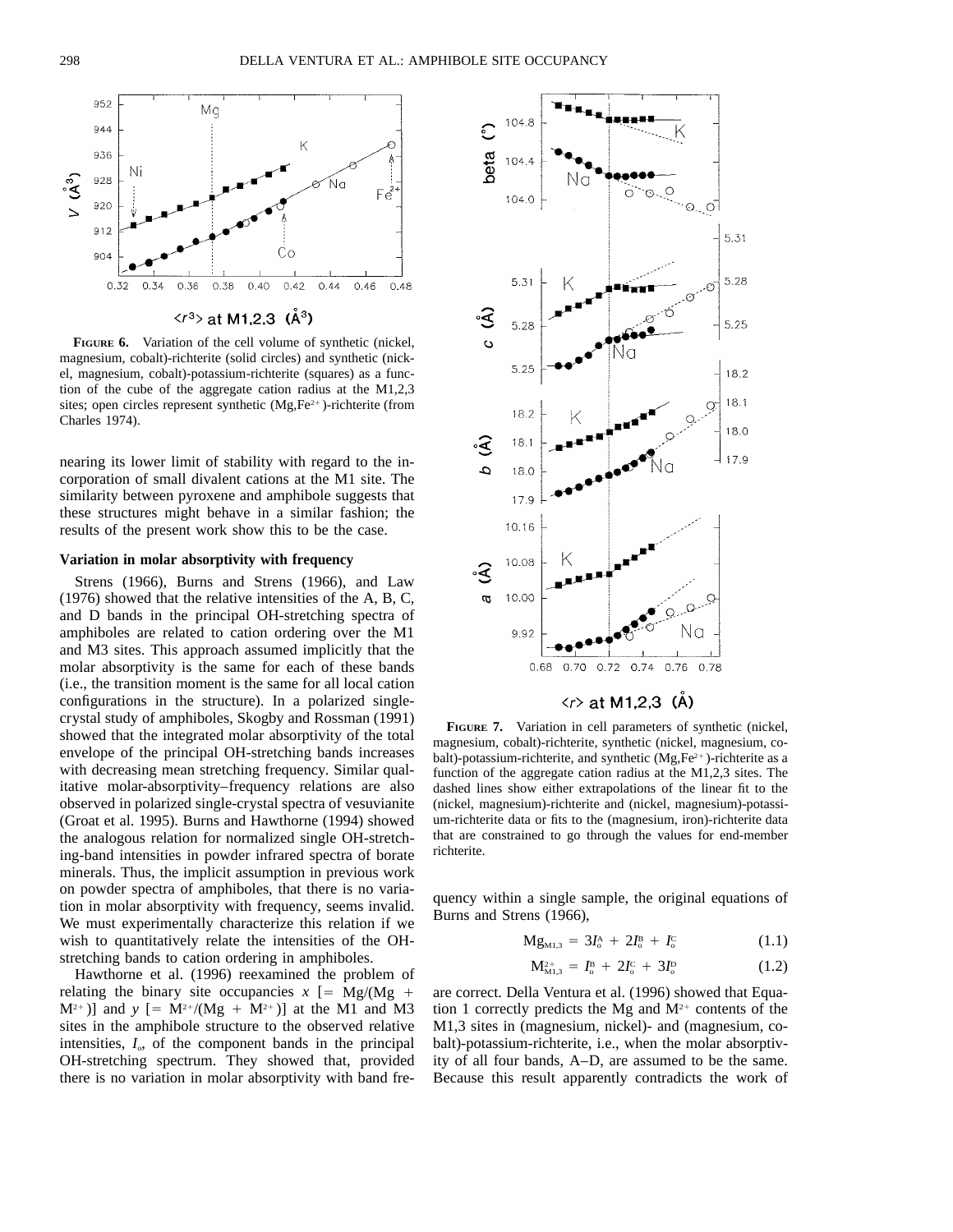

**FIGURE 8.** Nominal vs. refined Ni and Co contents of synthetic (nickel, magnesium, cobalt)-richterite.

Skogby and Rossman (1991), and the issue is extremely important for the application of infrared spectroscopy in general to the characterization of cation ordering in minerals, we examine Equation 1 for the amphiboles of this study. The situation is complicated somewhat in the present case by the presence of the  $A^*-D^*$  set of bands, which also represent  $Mg-M^{2+}$  ordering over the M1,3 sites. There are two ways in which this problem can be handled: (1) by using the A–D set of bands only and (2) by summing the analogous bands  $A + A^*$ ,  $B + B^*$ , etc. We get the same result in either case and hence just show the first case. Figure 11 shows the  $M^{2+}$  content of M1,3 sites as derived from the Rietveld site populations and from the infrared band intensities by Equation 1. There is close correspondence between the two sets of values for both (magnesium, nickel)- and (magnesium, cobalt) richterite. This indicates that there is no significant variation in molar absorptivity with band frequency (energy) within a single powder spectrum. The latter condition is extremely important because it possibly accounts for the difference between the results of Skogby and Rossman (1991) and the results derived here and by Della Ventura et al. (1996). Skogby and Rossman (1991) measured the molar absorptivity (excluding the  $\beta$  component) on oriented single crystals and were able to compare measurements for different samples. Here, we measured only the relative intensities of bands within a single sample. We cannot compare absolute intensities between samples, as did Skogby and Rossman (1991), because particle effects among samples are so variable (we confirmed this experimentally). In powder samples, one can compare intensities only within a single spectrum (i.e., for a single sample in which particle effects are the same). Thus, Skogby and Rossman (1991) recorded a difference in transition probability (by molar absorptivity) with frequency in different samples, whereas we recorded no difference in transition probability (by relative band-intensity correlation with bulk composition) with frequency within a single sample. We may account for this in the following manner. In the amphibole structure, adjacent M1M1M3-

OH-A configurations share two out of three cations, and it is not unreasonable to propose that there are cooperative interactions between adjacent configurations such that transitions are coupled. Such coupling could lead to equal transition probabilities for adjacent configurations, and the continuous nature of the M1M1M3-OH-A configurations throughout the amphibole structure could lead to the same transition probability for all these configurations. Such coupling would not, of course, occur between different samples, and hence different samples may show different transition probabilities (molar absorptivities) as a function of mean absorption frequency. This proposal seems to account satisfactorily for the apparently different results obtained by Skogby and Rossman (1991)



**FIGURE 9.** Relationship between the refined Ni-Mg and Co-Mg occupancies at the M1,3 and M2 sites in synthetic (nickel, magnesium, cobalt)-richterite. Dots  $=$  Ni-Mg series, squares  $=$  Mg-Co series.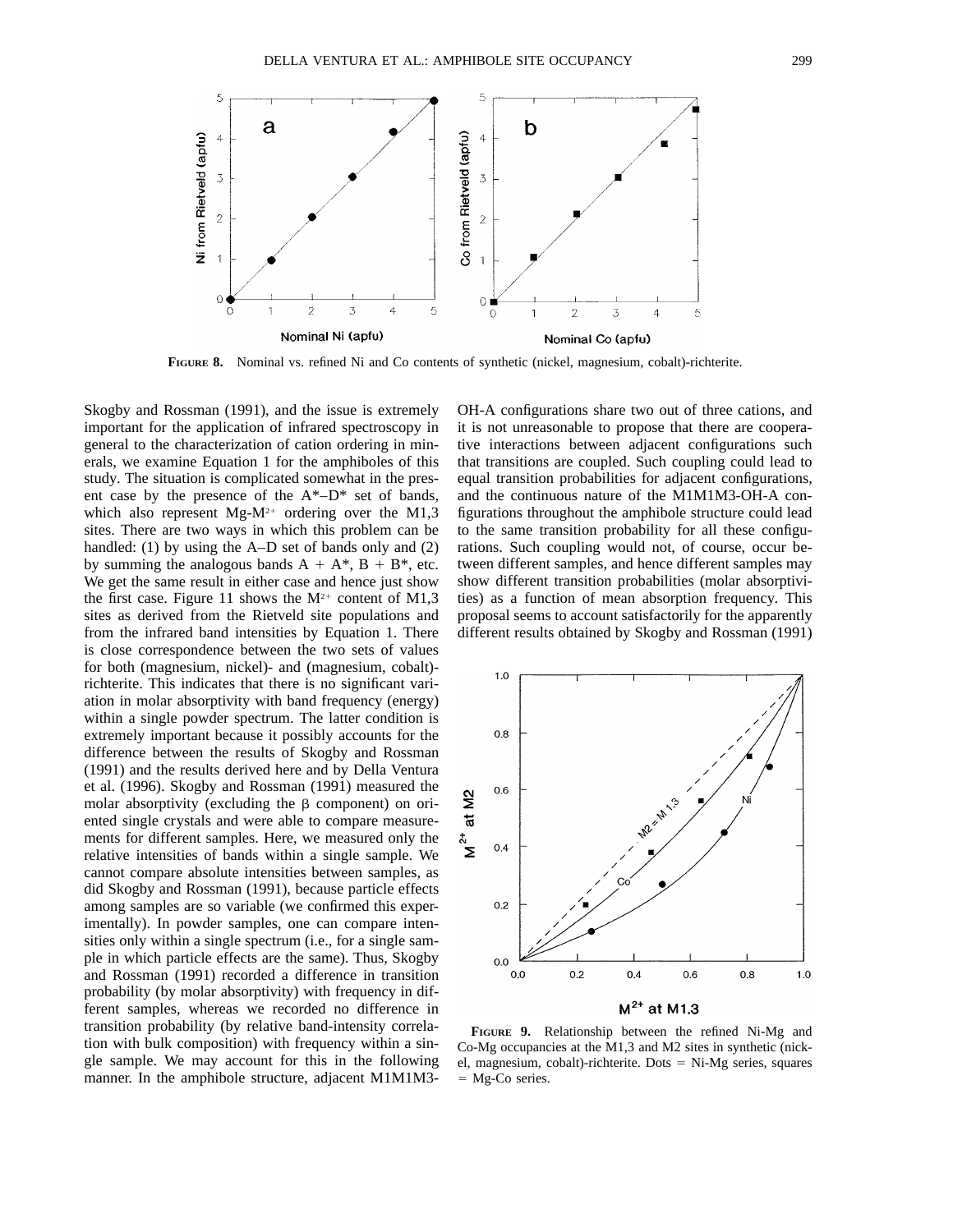

√r> at M1,2,3 (Å)

**FIGURE 10.** Variation of the grand  $\langle M-Q \rangle$  bond length for synthetic (nickel, magnesium, cobalt)-richterite as a function of the mean cation radius at M1,2,3; vertical bars represent the estimated standard deviations of (**a**) the linear fit to the data and (**b**) the bilinear fit to the data.

and by this study. Whether such coupling occurs in a specific mineral presumably depends on the details of its structure.

#### **The A\*, B\*, C\*, and D\* bands**

The A\* band has been assigned to an empty A-site configuration (Phillips and Rowbotham 1973; Della Ventura et al. 1991, 1993a; Robert et al. 1989). In accord with this assignment, the quartet of bands A, B, C, and D is accompanied by a corresponding set of  $A^*$ ,  $B^*$ ,  $C^*$ , and D\* bands (Fig. 4). Comparison of the normalized relative intensities of all the bands, calculated as NORM<sub>I</sub>A  $= I_o^{\text{A}}/(I_o^{\text{A}} + I_o^{\text{B}} + I_o^{\text{C}} + I_o^{\text{D}})$  and  ${}^{\text{NORM}}I_{o^*}^{A^*} = I_{o^*}^{A^*}/(I_{o^*}^{A^*} + I_{o^*}^{B^*} + I_o^{\text{B}})$  $I_{\alpha^*}^{\rm C} + I_{\rm o}^{\rm D}$ , indicates that there are systematic differences in the ordering of the C-group cations adjacent to filled A sites and adjacent to vacant A sites. This is not surprising. Comparison of the results obtained here with those of Della Ventura et al. (1993b, 1996) shows that the identity of the A cation (K vs. Na) significantly affects the ordering of both Ni and Co over the M1,2,3 sites. Thus, it is reasonable to expect that  $\Box$  (vacancy) vs. Na would have an even greater effect on Ni and Co ordering.

#### **ACKNOWLEDGMENTS**

We thank Bernard Evans and Roberta Oberti for their detailed comments on this manuscript. Part of this work was conducted during the stay



 $M^{2+}$ at M1,3: Rietveld

**FIGURE 11.** Variation in Ni (squares) and Co (circles) content of the M1,3 sites in (nickel, magnesium, cobalt)-richterite calculated from the IR band intensities vs. the corresponding values measured by Rietveld structure refinement assuming the same relative integrated molar absorptivity (1) for all bands in the spectrum.

of G.D.V. at the Department of Geological Sciences, University of Manitoba, Winnipeg, Manitoba, and was supported by a grant from the International Council for Canadian Studies. Financial assistance was provided by CNR grant 92.00774.CT05 to G.D.V., and by the Natural Sciences and Engineering Research Council of Canada by Operating, Infrastructure, and Major Equipment grants to F.C.H.

#### **REFERENCES CITED**

- Ahn, J.H., Cho, M., Jenkins, D.M., and Buseck, P.R. (1991) Structural defects in synthetic tremolitic amphiboles. American Mineralogist, 76, 1811–1823.
- Boschmann, K., Burns, P.C., Hawthorne, F.C., Raudsepp, M., and Turnock, A.C. (1994) A-site disorder in synthetic fluor-edenite, a crystal structure study. Canadian Mineralogist, 32, 21–30.
- Burns, R.G., and Strens, R.G.J. (1966) Infrared study of the hydroxyl bonds in clinoamphiboles. Science, 153, 890–892.
- Burns, P.C., and Hawthorne, F.C. (1994) Structure and hydrogen bonding in preobrazhenskite, a complex heteropolyhedral borate. Canadian Mineralogist, 32, 387–396.
- Cameron, M., Sueno, S., Papike, J.J., and Prewitt, C.T. (1983) High temperature crystal chemistry of K and Na fluor-richterites. American Mineralogist, 68, 924–943.
- Charles, R.W. (1974) The physical properties of the Mg-Fe richterites. American Mineralogist, 59, 518–528.
- Colville, P.A., Ernst, W.G., and Gilbert, M.C. (1966) Relationships between cell parameters and chemical compositions of monoclinic amphiboles. American Mineralogist, 51, 1727–1754.
- Della Ventura, G. (1992) Recent developments in the synthesis and characterization of amphiboles. Synthesis and crystal-chemistry of richterites. Trends in Mineralogy, 1, 153–192.
- Della Ventura, G., and Robert, J.-L. (1990) Synthesis, XRD and FTIR studies of strontium richterites. European Journal of Mineralogy, 2, 171–175.
- Della Ventura, G., Robert, J.-L., and Bény, J.-M. (1991) Tetrahedrally coordinated Ti<sup>4+</sup> in synthetic Ti-rich potassic richterite: Evidence from